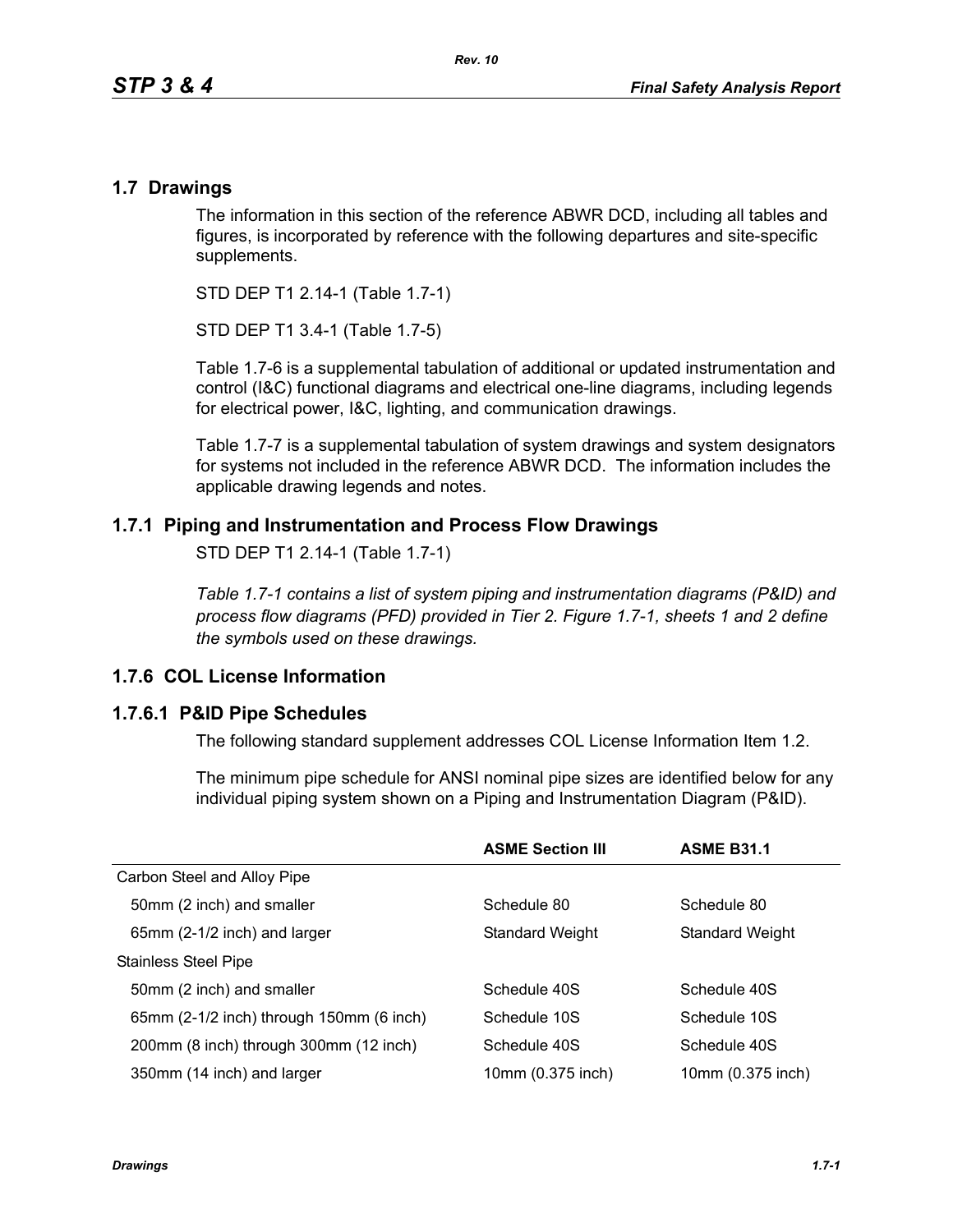|  | Table 1.7-1 Piping and Instrumentation and Process Flow Diagrams |  |
|--|------------------------------------------------------------------|--|
|--|------------------------------------------------------------------|--|

| Tier 2 Fig. No. | Title                              | Type            |
|-----------------|------------------------------------|-----------------|
| $6.2 - 40$      | <b>Flammability Control System</b> | <b>P&amp;IL</b> |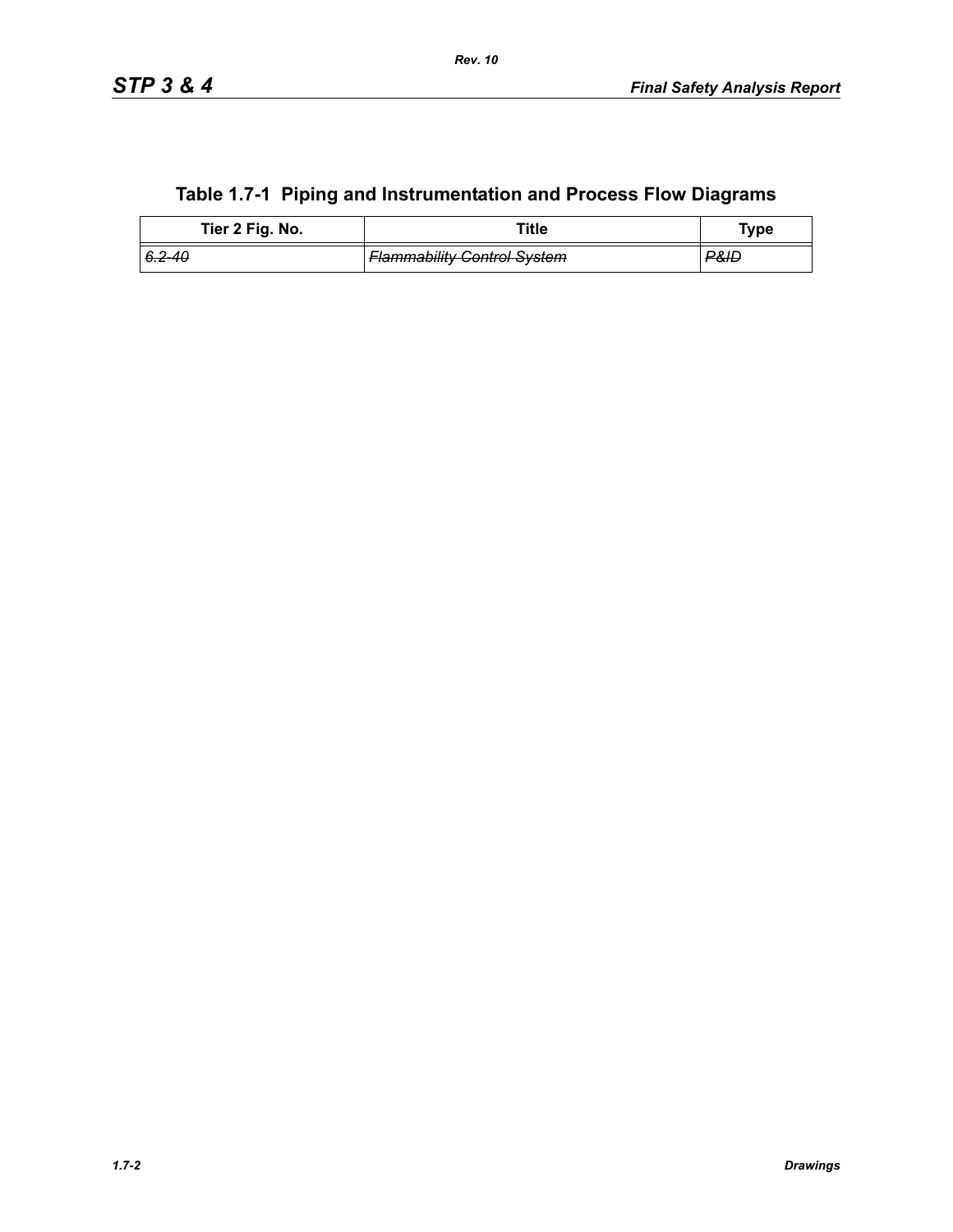## **Table 1.7-5: Drawing Standards**

#### **1.4.5 Instrument Numbering**

*601 to 999 Instruments installed in main control room, including instrument functions performed by multiplexer* data communication*. The instrument number assigned to the latter is prefixed by the letter Z.*

#### **1.4.6 Numbering Within a Loop**

*Instruments or instrument functions performed by the multiplexer* data communication *in the same loop have the same last two numbers. Instruments located in the main control room that receive signals from locally installed instruments in the same loop are numbered by adding 600 to the local or local panel-mounted instrument number in the loop.*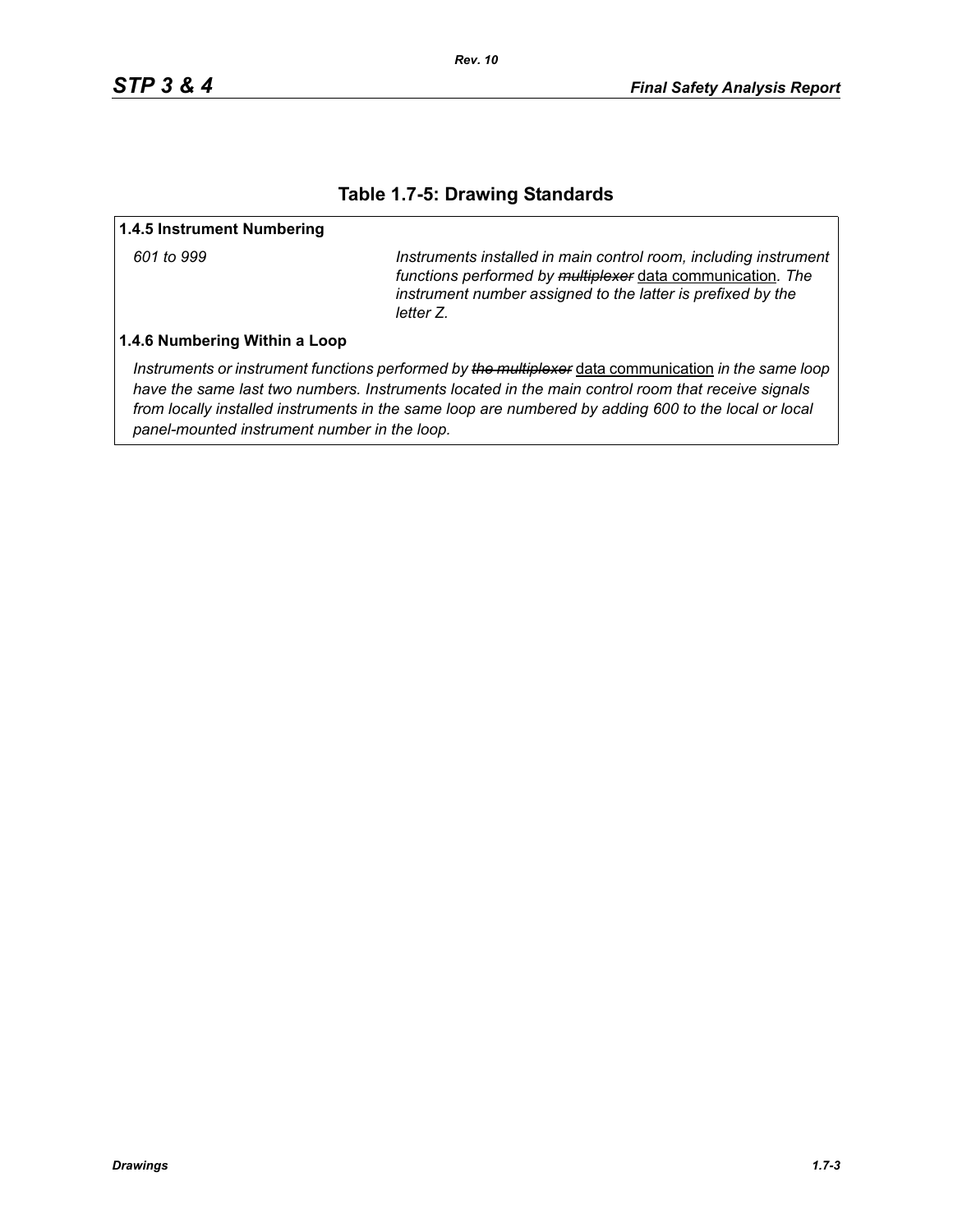<span id="page-3-0"></span>

| Figure No. | <b>Title</b>                                                   | <b>Type</b> |
|------------|----------------------------------------------------------------|-------------|
| $5.2 - 8$  | Leak Detection and Isolation System                            | IED         |
| $7.2 - 9$  | <b>Reactor Protection System</b>                               | <b>IED</b>  |
| $7.2 - 10$ | <b>Reactor Protection System</b>                               | <b>IBD</b>  |
| $7.3 - 1$  | High Pressure Core Flooder System                              | <b>IBD</b>  |
| $7.3 - 2$  | Nuclear Boiler System                                          | <b>IBD</b>  |
| $7.3 - 3$  | Reactor Core Isolation Cooling System                          | <b>IBD</b>  |
| $7.3 - 4$  | Residual Heat Removal System                                   | <b>IBD</b>  |
| $7.3 - 5$  | Leak Detection and Isolation System                            | <b>IBD</b>  |
| $7.4 - 2$  | Remote Shutdown System                                         | IED         |
| $7.4 - 3$  | Remote Shutdown System                                         | <b>IBD</b>  |
| $7.6 - 1$  | Neutron Monitoring System                                      | IED         |
| $7.6 - 2$  | <b>Neutron Monitoring System</b>                               | <b>IBD</b>  |
| $7.6 - 5$  | Process Radiation Monitoring System                            | IED         |
| $7.6 - 11$ | Suppression Pool Temperature Monitoring System                 | IED         |
| $7.6 - 12$ | Suppression Pool Temperature Monitoring System                 | <b>IBD</b>  |
| $7.7 - 2$  | Rod Control and Information System                             | <b>IED</b>  |
| $7.7 - 3$  | Rod Control and Information System                             | <b>IBD</b>  |
| $7.7 - 4$  | Control Rod Drive System                                       | <b>IBD</b>  |
| $7.7 - 5$  | <b>Recirculation Flow Control System</b>                       | IED         |
| $7.7 - 7$  | Recirculation Flow Control System                              | <b>IBD</b>  |
| $7.7 - 8$  | Feedwater Control System                                       | IED         |
| $7.7 - 9$  | Feedwater Control System                                       | <b>IBD</b>  |
| $7.7 - 12$ | Steam Bypass and Pressure Control System                       | IED         |
| $7.7 - 13$ | Steam Bypass and Pressure Control System                       | <b>IBD</b>  |
| $8.2 - 1$  | Power Distribution System Routing Diagram                      | <b>SLD</b>  |
| $8.2 - 2$  | 345 kV General Arrangement                                     | <b>SLD</b>  |
| $8.2 - 3$  | 345 kV Switchyard Single Line Diagram                          | <b>SLD</b>  |
| $8.2 - 4$  | 345 kV Switchyard Arrangement                                  | <b>SLD</b>  |
| $8.2 - 5$  | 345 kV Transmission Configuration Map                          | <b>SLD</b>  |
| $8.2 - 6$  | Topographic Map of 345 kV Transmission Line (Blessing SE Line) | <b>SLD</b>  |
| $8.3 - 1$  | <b>Electrical Power Distribution System</b>                    | <b>SLD</b>  |
| $8.3 - 2$  | Instrument and Control Power Supply System                     | <b>SLD</b>  |

**Table 1.7-6 Additional or Updated I&C and Electrical Drawings**